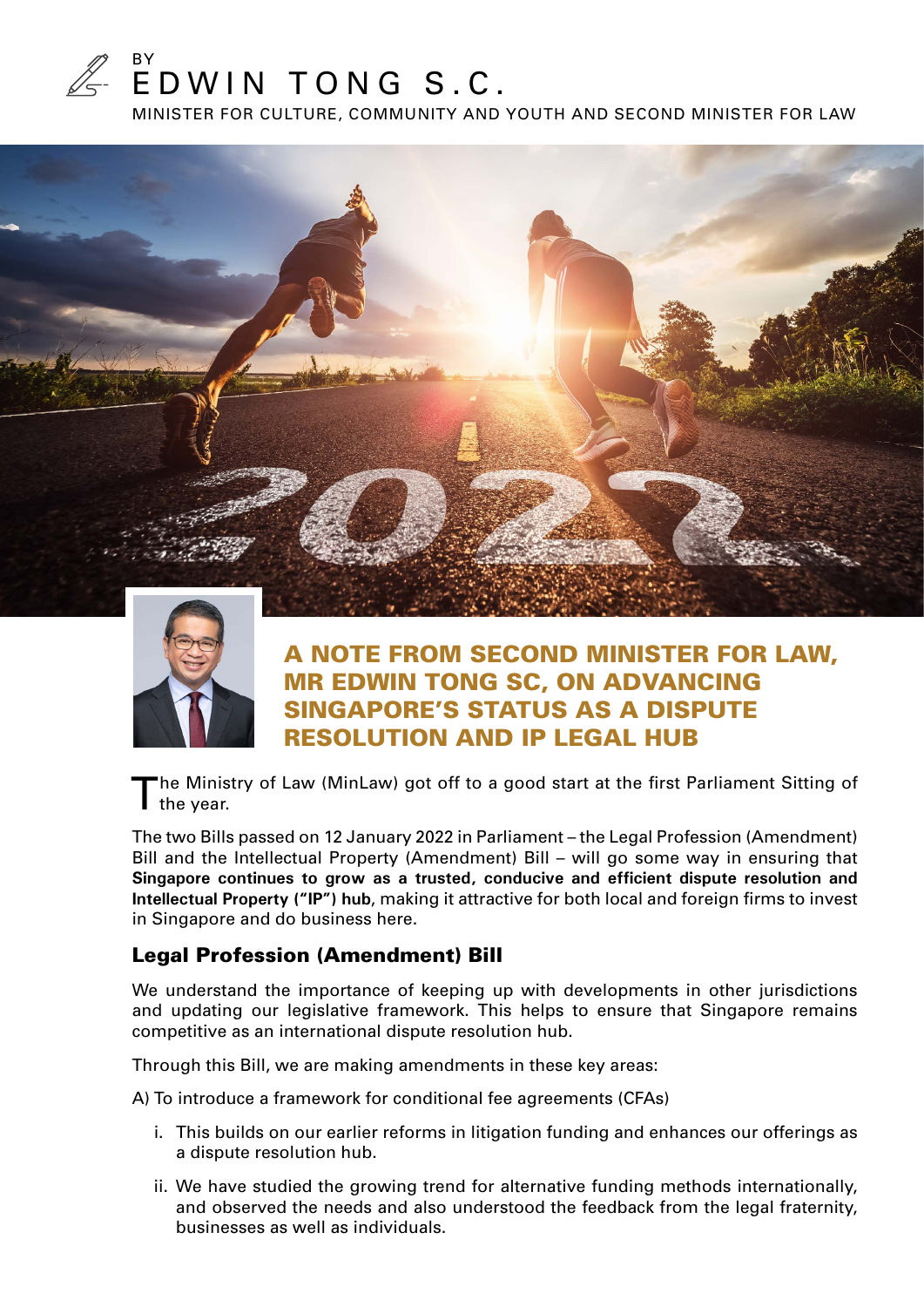One area of reform we have introduced is in third-party funding (TPF), where a party unconnected to the dispute funds the claim, usually in exchange for a share of the damages awarded, if the claim succeeds. TPF was first introduced in international arbitration proceedings in 2017, and extended to domestic arbitration, certain proceedings in the Singapore International Commercial Court (SICC), and related court and mediation proceedings in 2021.

iii. With the passing of the Bill, CFAs can soon be entered into between lawyers and their clients in prescribed proceedings, which will be aligned with those prescribed under the TPF framework. This offers an additional funding option for litigants to pursue meritorious claims, thereby enhancing access to justice. The reforms also level the playing field for Singapore lawyers in certain practice areas vis-àvis foreign lawyers, whom our lawyers compete w ith on the international front.

# **66** This offers an additional funding **option for litigants to pursue meritorious claims, thereby enhancing access to justice.''**

- iv. The CFA framework also permits the charging of uplift fees – fees payable to the lawyer in specified circumstances, that are higher than what would otherwise be payable if there were no CFAs. Lawyers and their clients should agree on the specific circumstances in which an uplift fee should be paid.
- v. We are taking an incremental and measured approach, and are concurrently assessing the feasibility of extending the CFA framework to other categories of proceedings. The rationale for any extension of the framework would primarily be aimed at uplifting the legal profession to further enhance and pursue access to justice for more litigants, who may otherwise not have such access. MinLaw will closely consult all relevant stakeholders and welcomes the profession's feedback.



- B) To refine the involvement of foreign lawyers in SICC proceedings
	- i. Another set of amendments under the Bill refines the scope of representation of a foreign lawyer in certain proceedings in the SICC, particularly international corporate debt restructuring and insolvency cases.
	- ii. Insolvency proceedings in such cases can be complex, and proceedings will often comprise significant foreign elements, raising transnational issues with a mix of foreign and local law.
	- iii. These refinements will strengthen Singapore as a preferred forum:
		- a. They seek to facilitate collaboration between local and foreign lawyers for the efficient and fair resolution of such cases before the SICC.
		- b. This will in turn benefit litigants and other stakeholders, and support the growth of international cases which are heard in Singapore.
		- c. Without these changes, parties may choose to file their proceedings in other jurisdictions which have open regimes.
	- iv. Where such insolvency cases are heard in the SICC, the right to submit on Singapore law aspects in such proceedings is reserved for Singapore lawyers.
	- v. We anticipate the amendments will draw more work to Singapore, and consequently benefit, Singapore lawyers.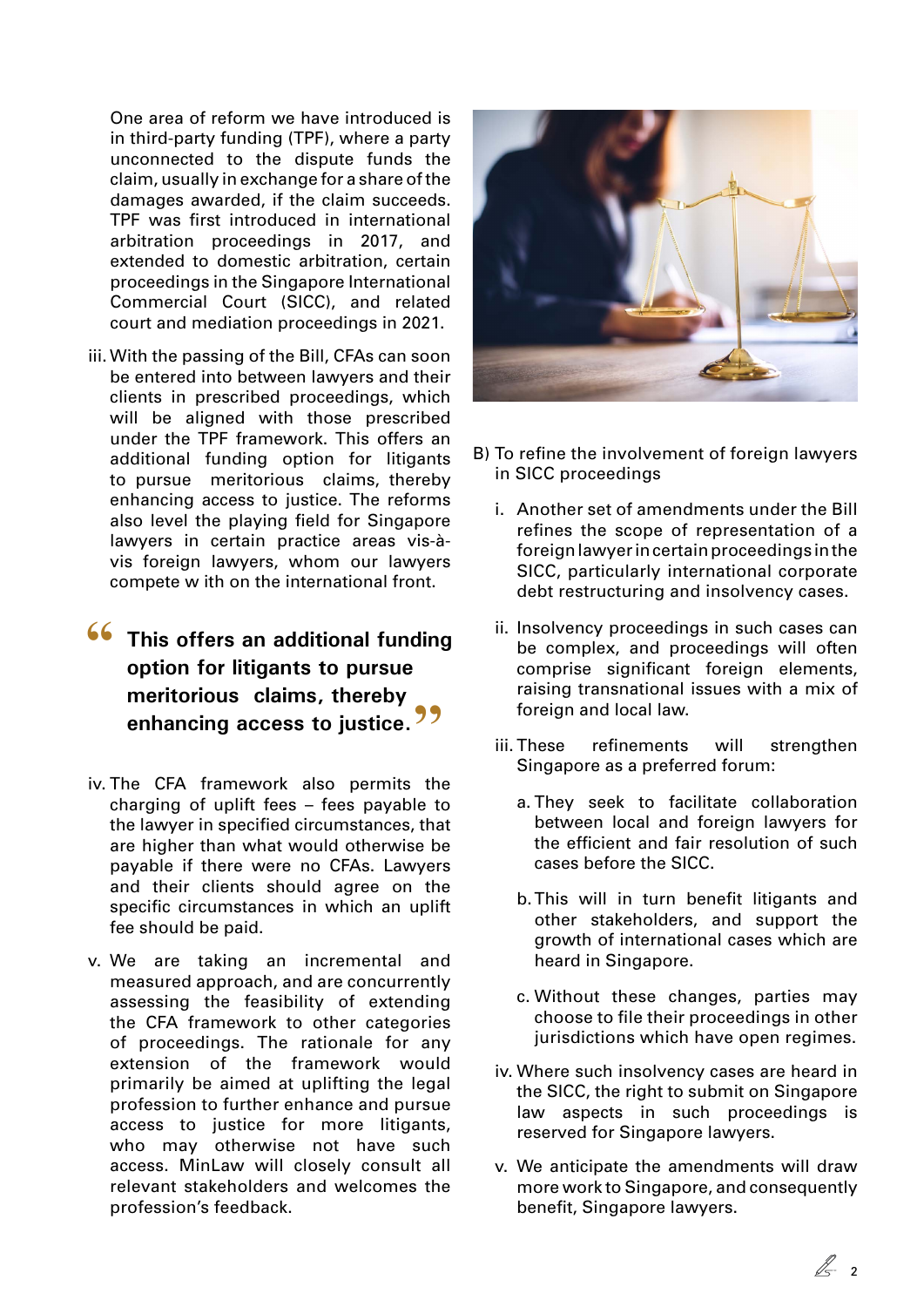### Intellectual Property (Amendment) Bill

Today, economic growth is increasingly driven by innovation which generates intangible assets (IA) and IP. According to findings by Ocean Tomo, 90% of the value of S&P 500 companies lies in their IA. As businesses generate more IA and IP, it becomes increasingly important for the IP registration operations of the Intellectual Property Office of Singapore (IPOS) to be efficient and business-friendly. This in turn allows businesses to protect their IP more easily in Singapore.

We have moved to make amendments to our IP statutes in the following ways:

- A) To improve business-friendliness, we will enhance the IP registration processes. For example:
	- i. Removing the requirement to pay a fee for the publication of the translation of a non-English patent application,
	- ii. Allowing partial acceptance of national trade mark applications to help applicants save time and costs, and
	- iii. Introducing an opposition mechanism for correction of errors in IP applications or registrations, where the correction may affect the interests of third parties.
- B) We will improve the operational efficiency of IPOS, including:
	- i. Shifting technical and operational provisions from primary to subsidiary legislation to allow IPOS to respond more nimbly to changing business needs,

**66** We will enhance the IP **registration processes ... improve the operational efficiency of IPOS ... improve legislative and procedural clarity, and smoothen IPOS' administration of the IP registration processes, to allow businesses to protect their IP more easily in Singapore** ...<sup>22</sup>

- ii. Reducing the turnaround and processing time for patent applications by inviting applicants to make minor amendments within a shorter time period, and
- iii. Streamlining the patent examination review process so that patent examiners only need to focus on the latest proposed amendments under some circumstances.